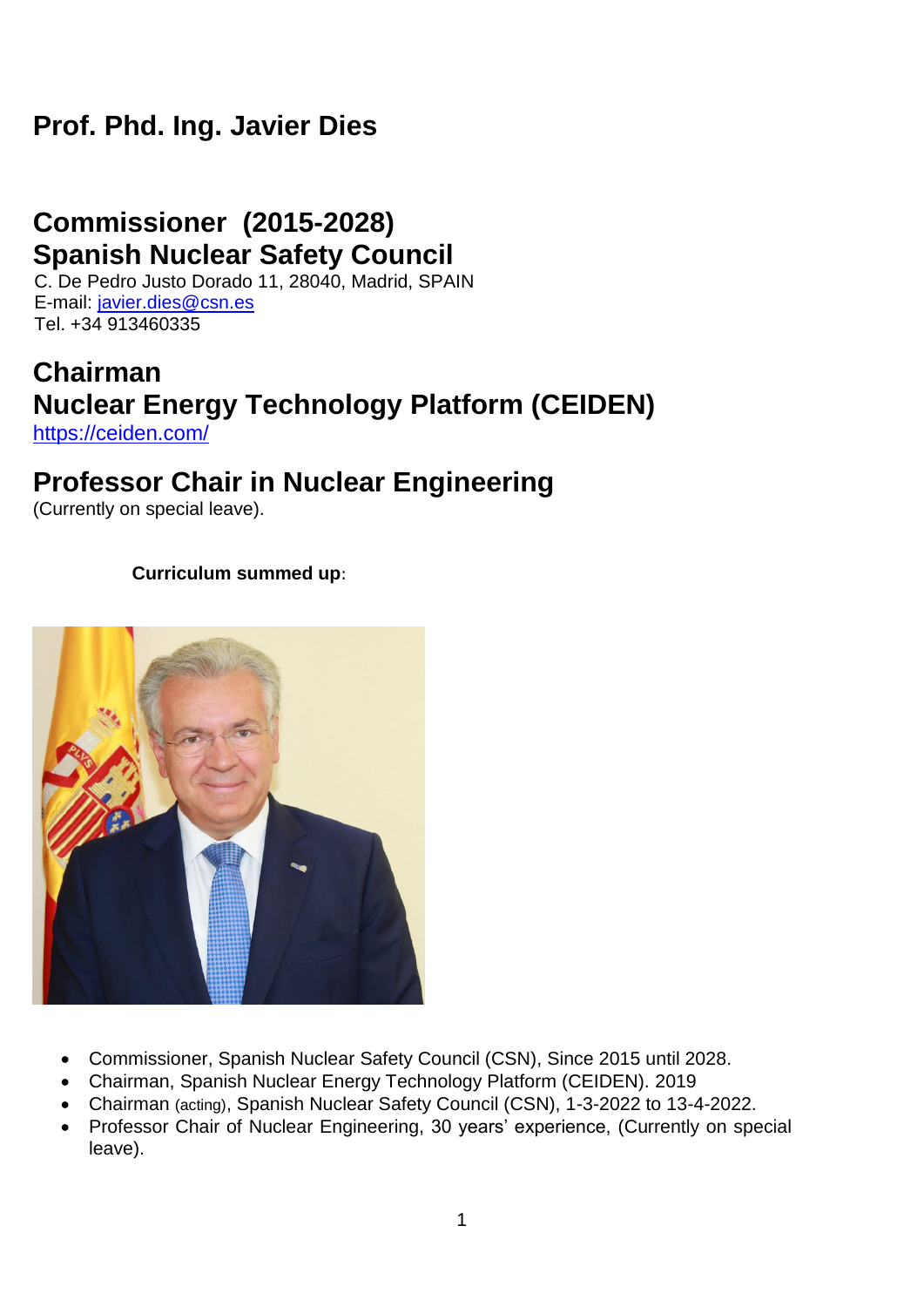- Industrial Engineer degree, specialty energy technology, by the ETSEIB-UPC, 1985.
- Award First Master Thesis promotion 84-85, from all Catalonia, granted by the College of Industrial Engineers of Cataluña. Title final project of career: Analog Simulator of a nuclear power station for educational purposes of the Department of Nuclear Engineering.
- Ph D Industrial Engineer by the ETSEIB-UPC, 1989.
- PhD Award with special distinction by UPC 1989. PhD thesis title: Optimization of the dosimetry by thermoluminescence applied to the radiological environmental monitoring programs around the nuclear power plants.

# **Activities as Commissioner Spanish Nuclear Safety Council (CSN).**

- Board Member Spanish Nuclear Safety Council (CSN) Since 2015- Until 2028.
- Member on behalf of Spain in the Committee of Safety Standards of International Atomic Energy Agency (CSS-IAEA), since 2016.
- Commissioner in charge of mission IRRS–ARTEMIS-IAEA to Spain developed in 2018.
- Commissioner that participate in the WENRA meetings, Since 2015

# **Management, communication and International Experience in Nuclear Engineering.**

- Vice Dean School of Engineering of Barcelona, ETSEIB-UPC, 1995-2002.
- Vice President European Nuclear Education Network, ENEN, 2013-2016.
- Director of the Nuclear Engineering Section ETSEIB, UPC, 1999-2006.
- Deputy European Master in Nuclear Energy (EMINE) at UPC, 2010-2015.
- Coordinator of the Diploma Nuclear Engineering. ETSEIB-UPC, 1999-2006.
- Coordinator of the Nuclear Engineering Research Group (NERG) at UPC. 2005-2015
- Has participate in 13 missions (Argentina, Austria, China, Ghana, Malaysia, Saudi Arabia, South Africa, Tailandia, USA Vietnam,) of the International Atomic Energy Agency (IAEA).
- Contact Person at UPC for European Nuclear Education Network (ENEN), which drives among other activities the "European Master of Science in Nuclear Engineering" (EMSNE). 2005-2015
- Secretary of the Chair Argos for Nuclear Safety sponsored by Spanish Nuclear Regulatory Commission in the ETSEIB, 2005-2006.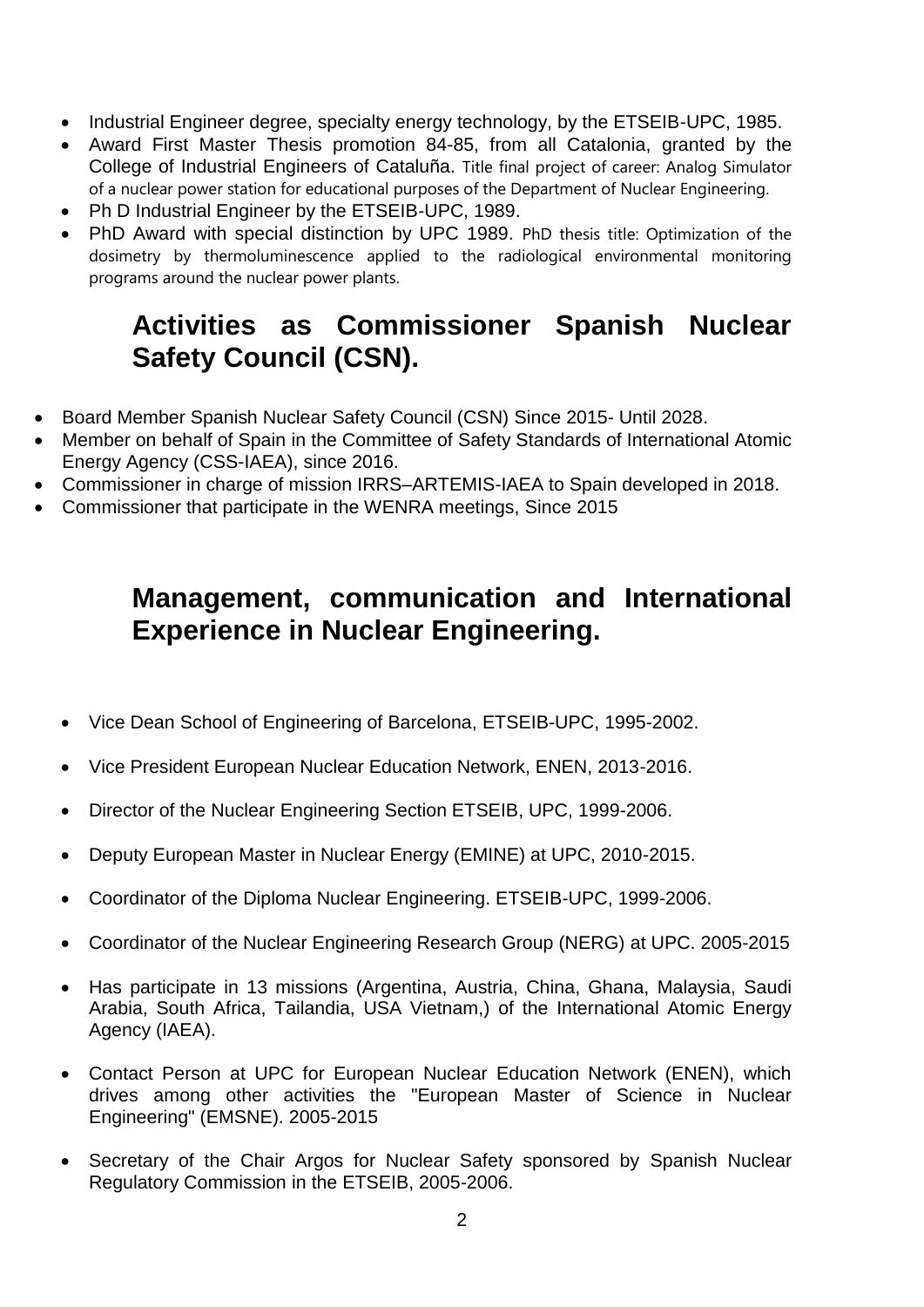- Contact Person at UPC for ITER. 2005-2015
- Communication and outreach activities: several participations in television programs (TVE, TV3, BTV, Miami-TV-USA, several sudAmerica-TV channels), radio, newspapers, conferences to: journalists, politicians, secondary school teacher's, student's secondary schools and public. Webinars.

## **Education and training in Nuclear Engineering.**

- Since 1985 Professor of Nuclear Engineering in the DFEN-ETSEIB-UPC. (30 years' experience in nuclear engineering). (Currently on special leave).
- Responsible Professor in the ETSEIB of subjects:
	- **Nuclear Reactors Physics**
	- **Fusion Nuclear**
- Has been Professor collaborator in the ETSEIB of the subjects:
	- **Nuclear Safety and Radiation Protection,**
	- Nuclear Technology,
	- **Nuclear Physics.**
- Professor of training activities on the job:
	- o Fundamentals on Nuclear Reactor Operations
	- o Nuclear Reactors Operations. Practiques with nuclear power plant conceptual simulator.
- Author of the Multimedia on Nuclear Reactors Physics, 800 pages, Available in: Chinese, English, French, Russian and Spanish. The version in Arabic and Turkish is coming soon. Distributed to more of 126 countries.